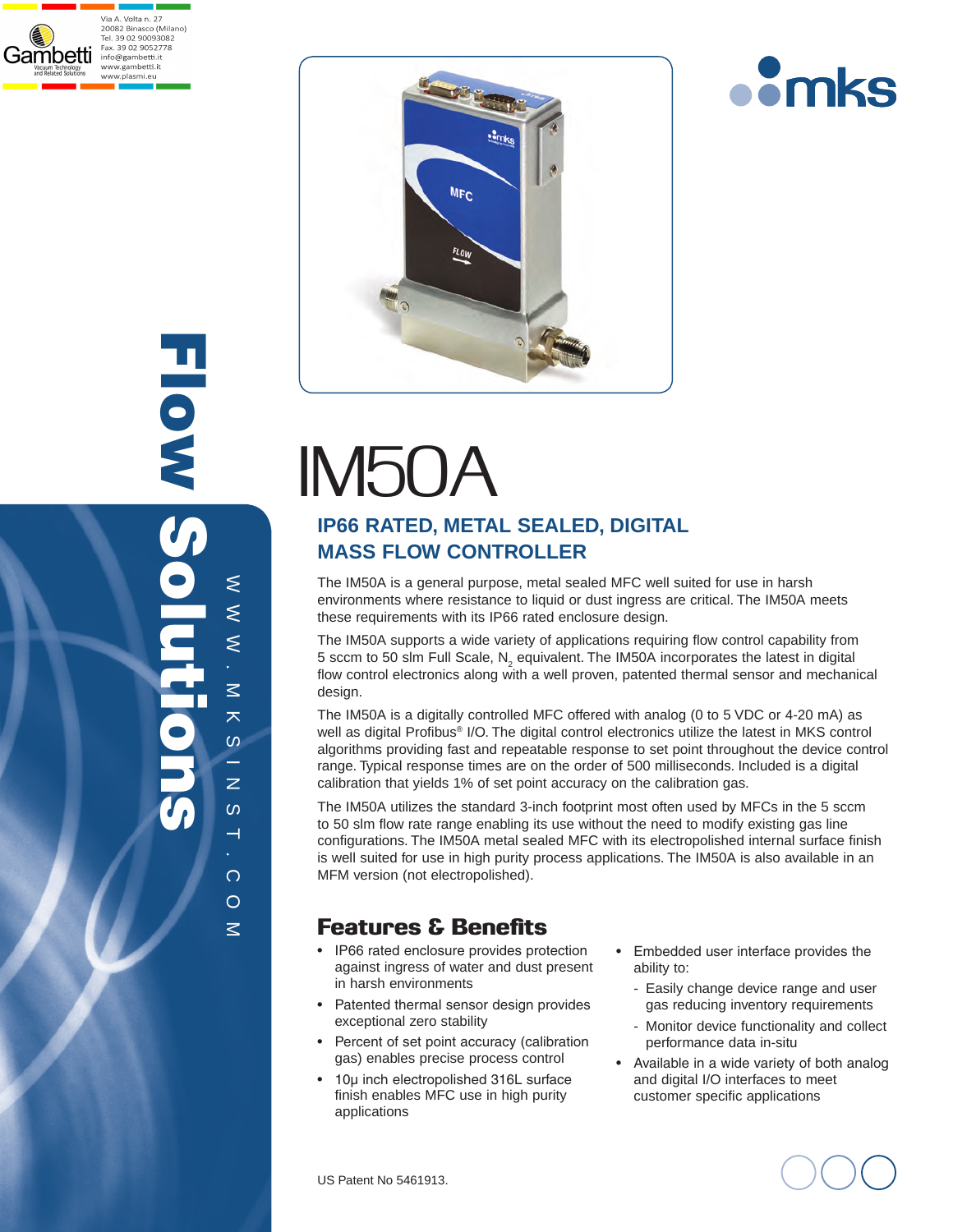| <b>Performance</b>                                                                                       |                                                                                                                                                                                                                                                                  |  |
|----------------------------------------------------------------------------------------------------------|------------------------------------------------------------------------------------------------------------------------------------------------------------------------------------------------------------------------------------------------------------------|--|
| <b>Full Scale Flow Ranges (N<sub>2</sub></b> equivalent)                                                 | 5 - 50000 sccm                                                                                                                                                                                                                                                   |  |
| <b>Maximum Inlet Pressure</b>                                                                            | 150 psig (cannot exceed pressure differential requirement across MFC)                                                                                                                                                                                            |  |
| <b>Normal Operating Pressure Differential (N, F.S.)</b><br>(with atmospheric pressure at the MFC outlet) | 5 to 5000 sccm; 10 to 40 psid<br>10000 to 20000 sccm; 15 to 40 psid<br>30000 to 50000 sccm; 25 to 40 psid                                                                                                                                                        |  |
| <b>Proof Pressure</b>                                                                                    | $1000$ psig                                                                                                                                                                                                                                                      |  |
| <b>Burst Pressure</b>                                                                                    | $1500$ psig                                                                                                                                                                                                                                                      |  |
| <b>Control Range</b>                                                                                     | 2% to 100% of F.S. (range on mech.)                                                                                                                                                                                                                              |  |
| <b>Typical Accuracy</b> (with N <sub>2</sub> calibration gas)                                            | $\pm$ 1% of set point for 20 to 100% F.S.                                                                                                                                                                                                                        |  |
|                                                                                                          | $\pm$ 0.2% of F.S. for 2 to 20% F.S.                                                                                                                                                                                                                             |  |
| <b>Repeatability</b>                                                                                     | $\pm$ 0.3% of Reading                                                                                                                                                                                                                                            |  |
| <b>Resolution</b>                                                                                        | 0.1% of Full Scale                                                                                                                                                                                                                                               |  |
| <b>Temperature Coefficients</b>                                                                          |                                                                                                                                                                                                                                                                  |  |
| Zero                                                                                                     | $< 0.05\%$ of F.S./°C                                                                                                                                                                                                                                            |  |
| Span                                                                                                     | < 0.08% of Rdg./°C                                                                                                                                                                                                                                               |  |
| <b>Inlet Pressure Coefficient</b>                                                                        | < 0.02% of Rdg./psi                                                                                                                                                                                                                                              |  |
| <b>Typical Controller Settling Time</b>                                                                  | < 750 msec., typical above 5% F.S.                                                                                                                                                                                                                               |  |
| (per SEMI Guideline E-17-0600)                                                                           |                                                                                                                                                                                                                                                                  |  |
| <b>Warm-up Time</b>                                                                                      | $<$ 30 min                                                                                                                                                                                                                                                       |  |
| (to within 0.2% of F.S. of steady state performance)                                                     |                                                                                                                                                                                                                                                                  |  |
| <b>Operating Temperature Range (Ambient)</b>                                                             | 10 $\degree$ C to 50 $\degree$ C                                                                                                                                                                                                                                 |  |
| <b>Storage Humidity</b>                                                                                  | 0 to 95% relative humidity, non-condensing                                                                                                                                                                                                                       |  |
| <b>Storage Temperature</b>                                                                               | $-20^{\circ}$ to 80 $^{\circ}$ C ( $-4^{\circ}$ to 149 $^{\circ}$ F)                                                                                                                                                                                             |  |
| <b>Mechanical</b>                                                                                        |                                                                                                                                                                                                                                                                  |  |
| <b>Fittings</b> (compatible with)                                                                        | Swagelok <sup>®</sup> 4 VCR <sup>®</sup> male, 1/4" Swagelok compression seal,<br>Swagelok 8 VCR male, 1/8" Swagelok, 1/2" Swagelok,<br>6 mm Swagelok, 8 mm Swagelok, 10mm Swagelok, 12mm Swagelok,<br>3/8" Swagelok, Swagelok 2 VCR Male, KF-16, C-Seal, W-Seal |  |
| <b>Leak Integrity</b>                                                                                    |                                                                                                                                                                                                                                                                  |  |
| External (scc/sec He)                                                                                    | $< 1 \times 10^{-10}$                                                                                                                                                                                                                                            |  |
| Through closed valve                                                                                     | < 1.0% of F.S. at 40 psig inlet to atmosphere                                                                                                                                                                                                                    |  |
|                                                                                                          | (To assure no flow-through, a separate positive shut-off valve is required.)                                                                                                                                                                                     |  |
| <b>Wetted Materials</b>                                                                                  |                                                                                                                                                                                                                                                                  |  |
| Standard                                                                                                 | 316L S.S. VAR (equivalent to 316 S.S. SCQ for semiconductor quality),<br>316 S.S., Elgiloy <sup>®</sup> , Nickel                                                                                                                                                 |  |
| Valve Seat (MFC only)                                                                                    | Teflon <sup>®</sup>                                                                                                                                                                                                                                              |  |
| <b>Surface Finish</b>                                                                                    |                                                                                                                                                                                                                                                                  |  |
| <b>MFC</b>                                                                                               | 10µ inch average Ra (electropolished)                                                                                                                                                                                                                            |  |
| <b>MFM</b>                                                                                               | 16µ inch average Ra                                                                                                                                                                                                                                              |  |
| Weight                                                                                                   | less than $3$ lbs $(1.4kg)$                                                                                                                                                                                                                                      |  |
| <b>Enclosure Rating</b>                                                                                  | <b>IP66</b>                                                                                                                                                                                                                                                      |  |

## **Electrical Analog I/O**

**Flow Input/Output Signal** Current (4 to 20 mA) 15 pin Type "D" male **Compliance** CE

**Input Power Required** +15 to +24 VDC @ (< 4 watts)

Voltage (0 to 5 VDC)  $\blacksquare$  15 pin Type "D" male, 9 pin Type "D" male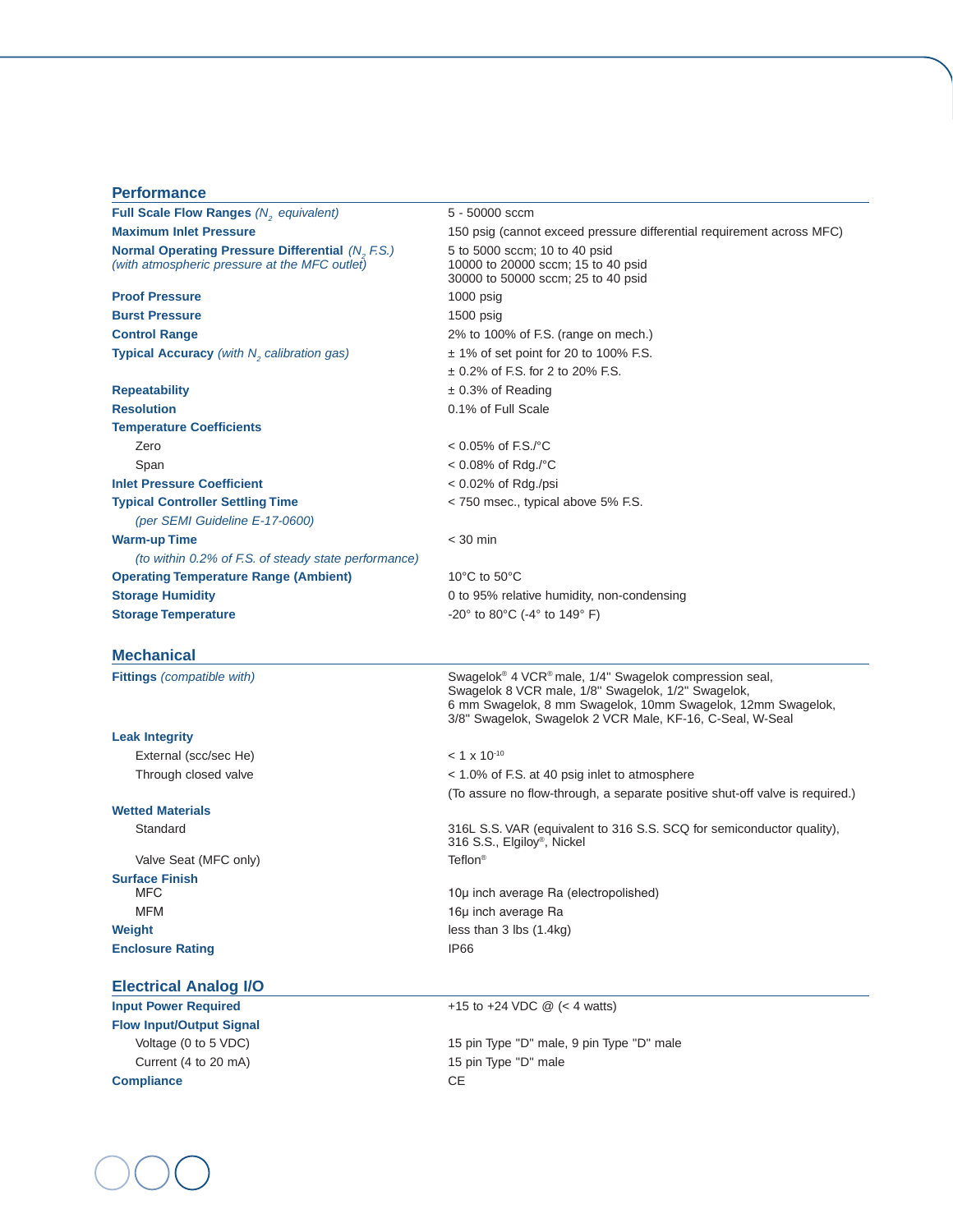# **Specifications**

## **Digital I/O**

| P                                |                                                              |  |
|----------------------------------|--------------------------------------------------------------|--|
| <b>Digital I/O</b>               | <b>Profibus®</b>                                             |  |
| <b>Input Power Required</b>      | +15 to +24 VDC $(< 4$ watts)                                 |  |
| <b>Connector</b>                 | 9 pin Type D male (power) and<br>9 pin Type D female (comm.) |  |
| Data Rate Switch/ Selection      | No switch<br>Set data rate via Profibus                      |  |
| Data Rate                        | Data rate (user selectable)<br>9.6 Kbps to 12 Mbps           |  |
| <b>MAC ID Switches/Addresses</b> | Station addresses 0,0 to 9,9                                 |  |
| <b>Network Size</b>              | Up to 99 nodes                                               |  |
| <b>Network Topology</b>          | Master/slave                                                 |  |
| <b>Compliance</b>                | CE.                                                          |  |
|                                  |                                                              |  |

## Dimensional Drawing



### **Dimensional Drawing — Analog 15 pin D for either 0 to 5 VDC or 4 to 20 mA I/O shown above with VCR fittings\***

*\*(See manual for additional I/O and fitting types)* 

*Note: Unless specified, dimensions are nominal values in inches (mm referenced).*